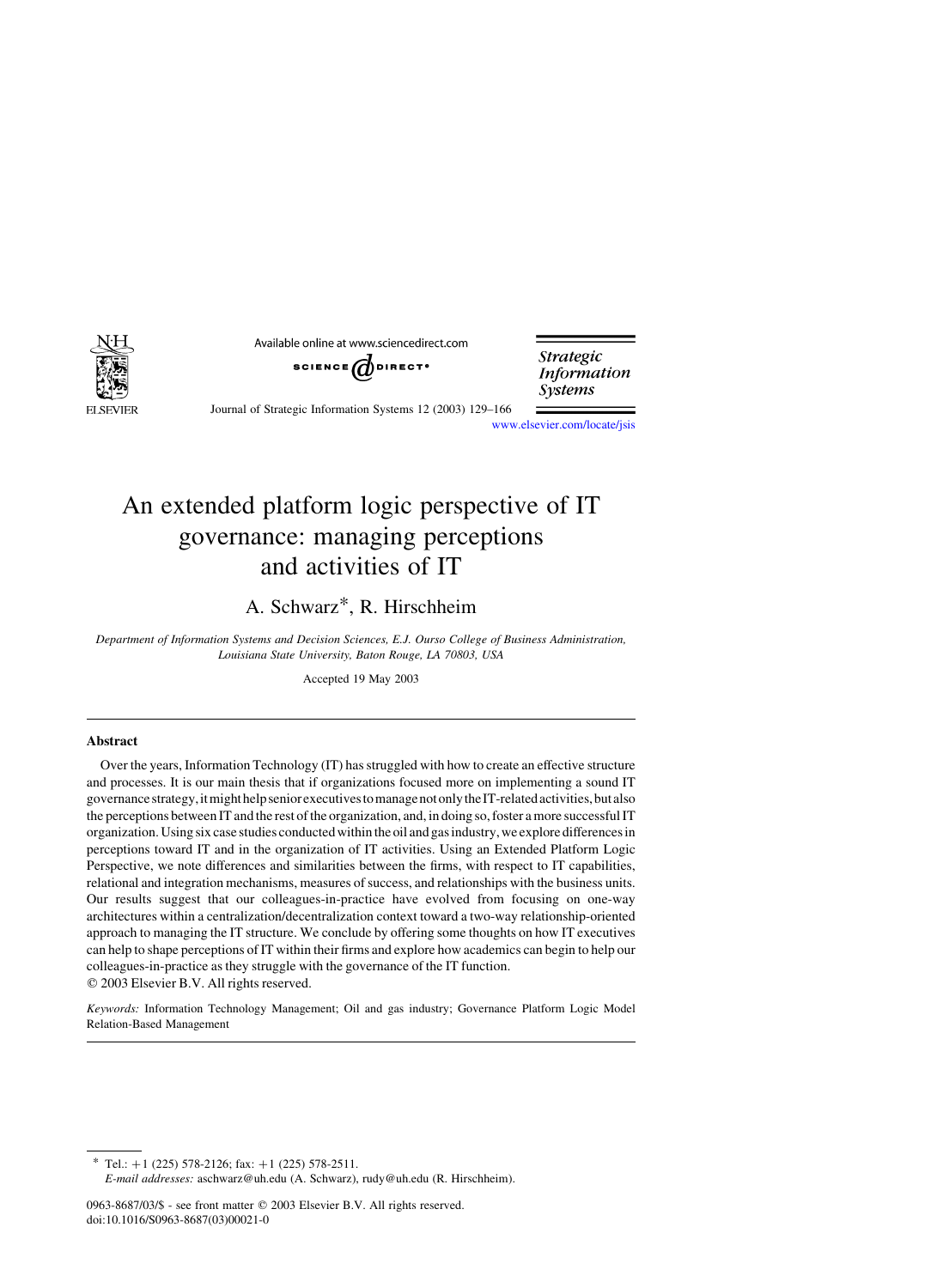130 A. Schwarz, R. Hirschheim / Journal of Strategic Information Systems 12 (2003) 129–166

## 1. Introduction

One of the most enduring problems faced by the Information Technology (IT) function is how it should organize and structure itself.<sup>1</sup> The term 'governance' has been used to broadly describe the policies, structures, and management processes involved in managing the IT function [\(Brown and Sambamurthy, 1999; Weill and Broadbent, 2000](#page--1-0)). Indeed, implementing a sound IT governance strategy is believed to be key for having a successful IT function in organizations [\(Brown, 1997\)](#page--1-0). It is our main thesis that if organizations focused more on implementing a sound IT governance strategy, it might help senior executives to manage not only the IT-related activities, but also the perceptions between IT and the rest of the organization, and, in doing so, foster a more successful IT organization.

In this paper, we use six case studies that were conducted within the oil and gas industry to explore the broad issue of IT governance. In operationalizing 'IT governance' we chose to use the notion coined by [Sambamurthy and Zmud \(2000\)](#page--1-0)—that of 'organization logic for the IT function' and especially their 'platform logic model'. This allows us to move beyond the more basic centralization–decentralization issue of governance, to focus on the practical IT capabilities, relational architectures, and integration architectures that are currently being used in 'successful' IT organizations. By focusing on these capabilities and architectures, we hope to elucidate new opportunities for the IT function.

We should like to add that the motivation for our work comes from the [Sambamurthy](#page--1-0) [and Zmud \(2000\)](#page--1-0) call for researchers to better understand the challenges and discoveries of contemporary IT management. They argue that the academic community should begin by examining the logic for organizing IT activities. With the call in mind, we shall apply the platform logic model to IT governance. However, as we discuss in Section 2, we will first extend the original model and add a new dimension to the model: a metric of success. Our 'extended platform logic model' will then be used as a theoretical lens to interpret the governance arrangements within six organizations. We believe that by understanding how IT responds to environmental and business imperatives in the structuring of required IT capabilities, and the integration and relational architectures that derive from those capabilities, we will then be able to explain the differences in perceptions that appear to exist between IT and rest of the organization [\(Ward and Peppard, 1996; Enns and Huff,](#page--1-0) [2000; Peppard and Ward, 1999](#page--1-0)).

### 2. Governing the IT function

Historically, IT governance has been strongly associated with the structure or configuration of the IT function, thus reflecting the locus of responsibility for making IT management decisions. Three possibilities are typically identified. Organizations in which the locus of responsibility for making IT management decisions belongs to a corporate or a central unit are said to be centralized; if it belongs to a business unit or department it is

When we use the term 'IT' we are referring to the 'corporate IT function' or 'IT organization'. We use these terms synonymously. The corporate IT function has a particular organizational structure associated with it and embraces certain governance mechanisms.